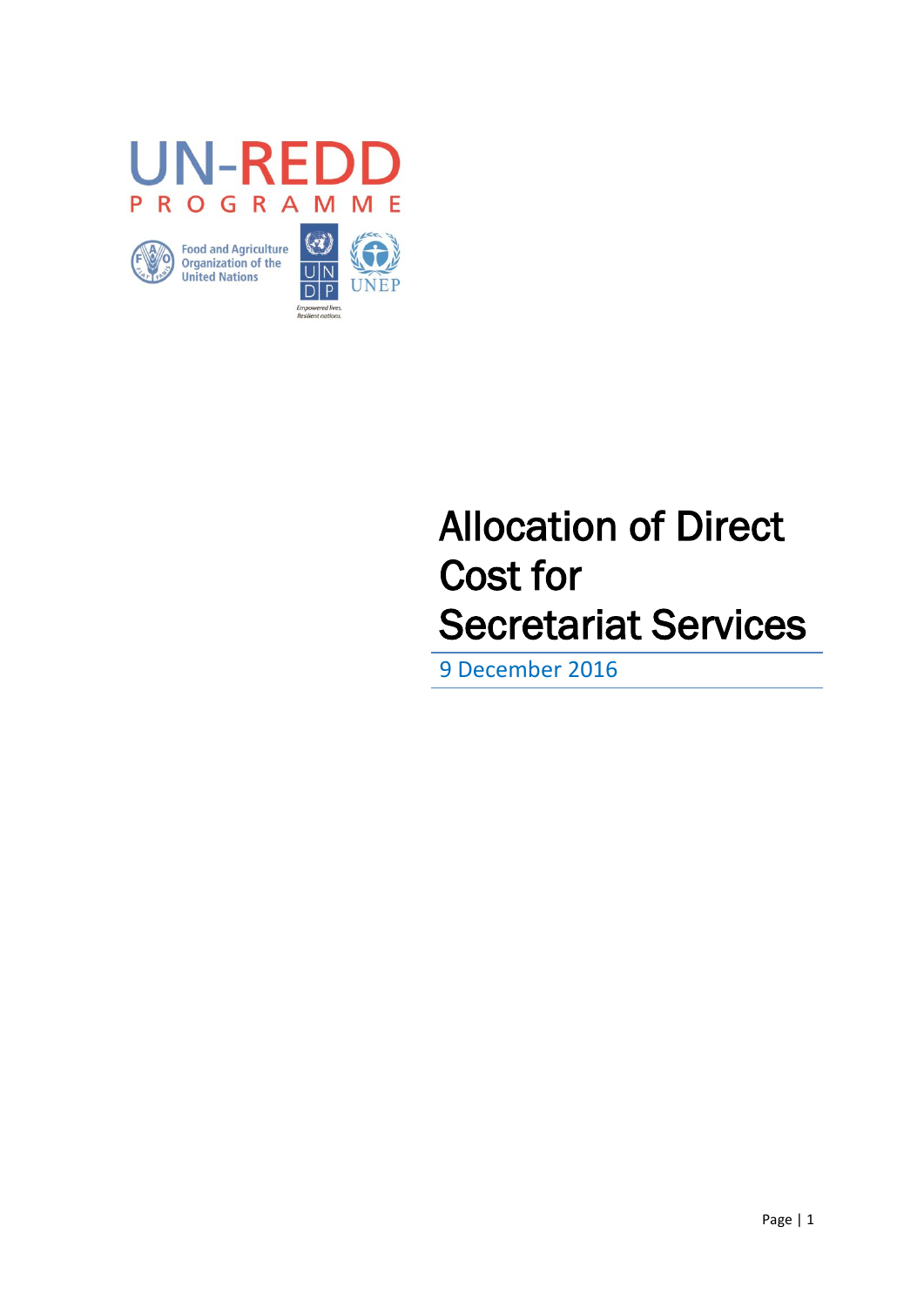| UN-REDD Programme Fund: \$1,304,045 (Budget for 2017) |  |
|-------------------------------------------------------|--|
| Other source:                                         |  |
| Allocation to date: 9 December 2016                   |  |
|                                                       |  |
| Total Direct Cost for 2017: \$1,304,045               |  |
| Duration: January - December 2017                     |  |
|                                                       |  |
| Total duration (in months): 12 months                 |  |

| <b>UN organizations</b>                                 |  |
|---------------------------------------------------------|--|
| Name of Representative: Eva Muller                      |  |
| Title: Director, Forestry Policy and Resources Division |  |
|                                                         |  |
|                                                         |  |
|                                                         |  |
| Signature                                               |  |
| Name of Organization: Food and Agriculture Organization |  |
| of the United Nations                                   |  |
| Date & Seal                                             |  |
|                                                         |  |
| Name of Representative: Nik Sekran                      |  |
| Title: Director/ Chief of Profession -Sustainable       |  |
| Development                                             |  |
| <b>Bureau for Policy and Programme Support</b>          |  |
| .                                                       |  |
|                                                         |  |
| Signature <b>Signature</b>                              |  |
| Name of Organization: United Nations Development        |  |
| Programme                                               |  |
| Date & Seal 13 December 2016                            |  |
|                                                         |  |
| Name of Representative: Mette Loyche Wilkie             |  |
| Title: Director, Ecosystems Division                    |  |
|                                                         |  |
|                                                         |  |
|                                                         |  |
| Name of Organization: United Nations Environment        |  |
| Programme                                               |  |
| Date& Seal 15 December 2016                             |  |
|                                                         |  |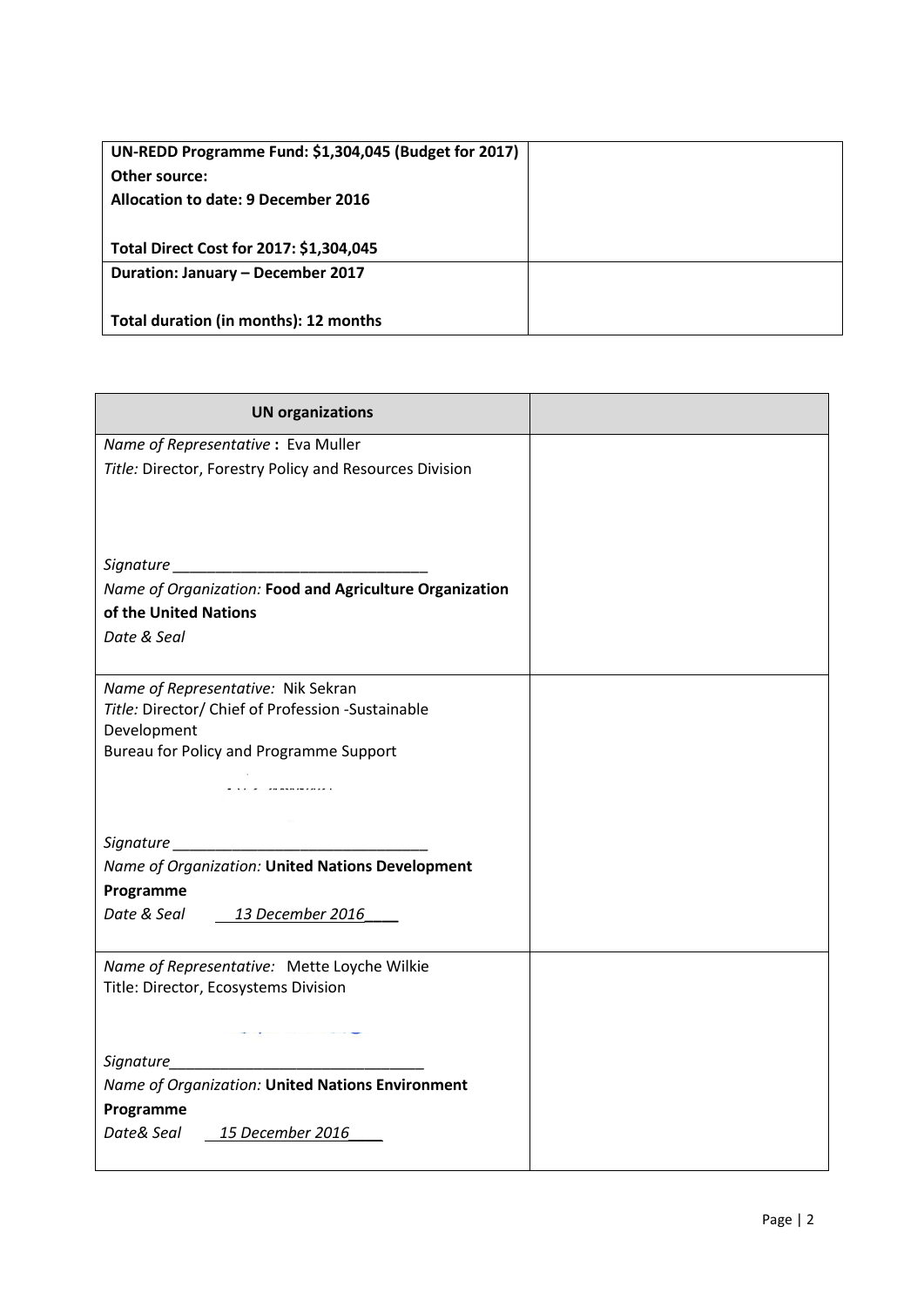| <b>UN organizations</b>                                 |  |
|---------------------------------------------------------|--|
| Name of Representative: Ms. Eva Muller                  |  |
| Title: Director, Forestry Policy and Resources Division |  |
| <b>Forestry Department</b>                              |  |
|                                                         |  |
| Signature_                                              |  |
| Name of Organization: Food and Agriculture              |  |
| <b>Organization of the United Nations</b>               |  |
| Date & Seal<br>15.12, 16                                |  |
| Name of Representative: Mr. Nik Sekran                  |  |
| Title: Director/ Chief of Profession - Sustainable      |  |
| Development                                             |  |
| <b>Bureau for Policy and Programme Support</b>          |  |
|                                                         |  |
|                                                         |  |
|                                                         |  |
| Signature                                               |  |
| Name of Organization: United Nations Development        |  |
| Programme                                               |  |
| Date & Seal                                             |  |
| Name of Representative: Ms. Mette Loyche Wilkie         |  |
| Title: Director, Ecosystems Division                    |  |
|                                                         |  |
|                                                         |  |
| Signature                                               |  |
| Name of Organization: United Nations Environment        |  |
| Programme                                               |  |
| Date& Seal                                              |  |
|                                                         |  |

ر<br>د ر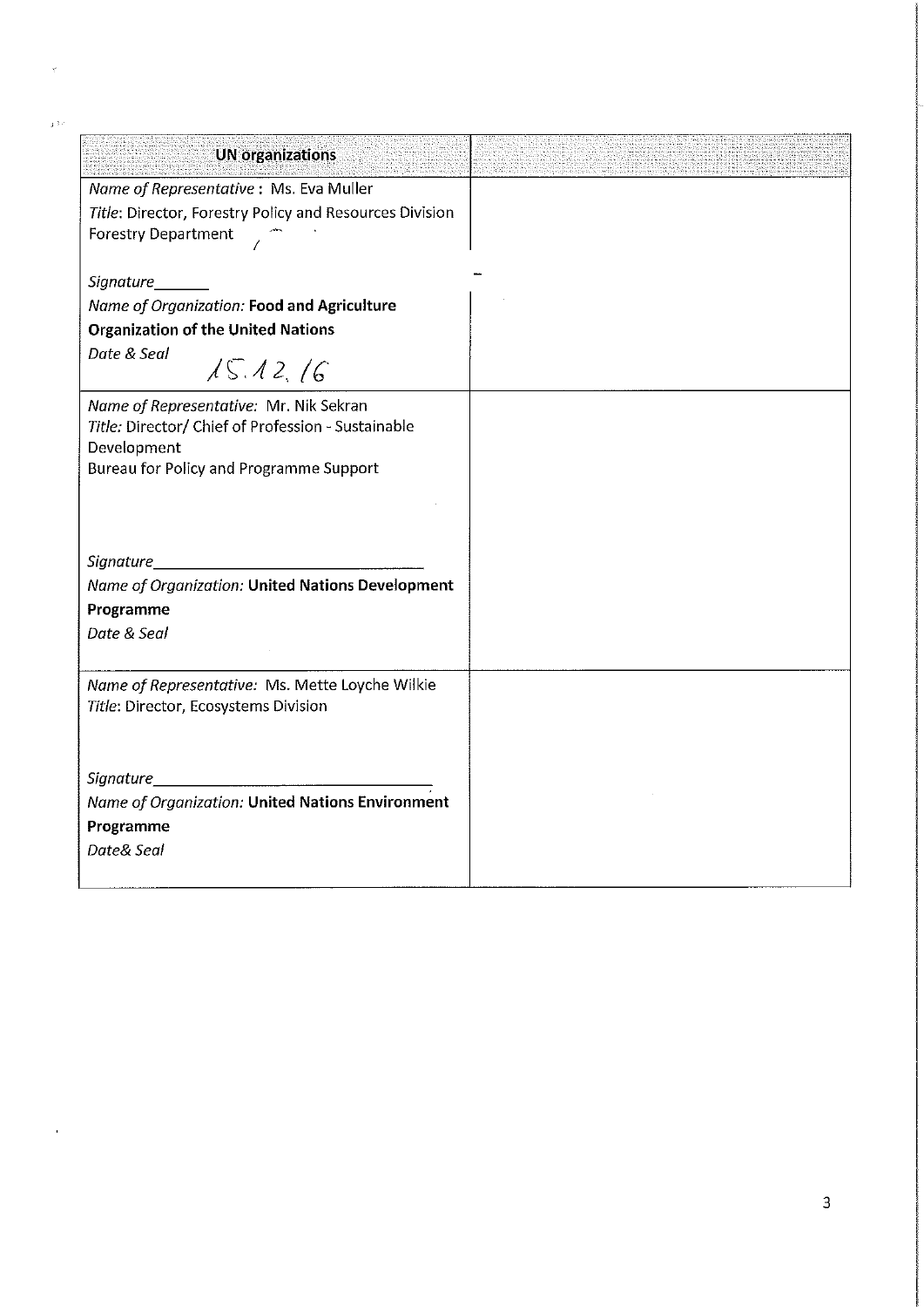#### **The UN-REDD Programme Secretariat**

As per the Terms of Reference (ToR) of the UN-REDD Programme Fund, the roles and function of the Secretariat will be considered by the Executive Board at its first meeting. The responsibilities of the Secretariat as provided in the ToRs are listed below:

1. Support to the UN-REDD governing bodies and the overall operations of the Fund – it will advise the Executive Board on strategic priorities, programmatic and financial allocations and will in particular organize the programming and appraisal processes.

2. The Secretariat is the central point of contact for the UN-REDD programme and liaises with other REDD+ initiatives. This includes liaising with existing and potential donors in order to mobilize funds.

3. The Secretariat facilitates planning and the development and management of consolidated reporting, monitoring and evaluation frameworks of the Programme, raising awareness of, and promoting the UN-REDD Programme and it provides vital information for external partners.

4. The Secretariat also facilitates interagency collaboration and communication, to ensure the Programme is implemented effectively.

As per the ToRs of the UN-REDD Programme Fund, the budget allocation to cover the costs of the Secretariat and governance of the Programme will be approved by the Executive Board (and until it is established by the Interim Committee), and will be charged to the UN-REDD Fund account as direct costs. During the implementation of the new UN-REDD Strategy, these costs will be adjusted so as to (i) be aligned with UNDG guidelines and thresholds of 3%, and (ii) duly reflect the complexity and multi-stakeholder nature of the UN-REDD Programme. Priority for fund allocation will be given to programmes, making sure the requisite costs of providing necessary policy and technical support to partner countries are covered over the total duration of their programmes. In case there are insufficient funds, the EB will maximize fund allocation to policy and technical support to partner countries.

For 2017 and based on the above responsibilities, the Secretariat will be composed of the following personnel:

- 1) Head of Secretariat Overall coordination/oversight
- 2) Programme Officer Executive Board & Programme Support
- 3) Finance Officer Finance & Operational Support
- 4) Programme Associate (50%)– Programme & Events
- 5) Programme Assistant (50%) Administrative support
- 6) Consultant support

Table No. 1 provides the Secretariat budget for 2017. It should be noted that this budget represents an initial proposal representing the basic configuration of the Secretariat and a significant reduction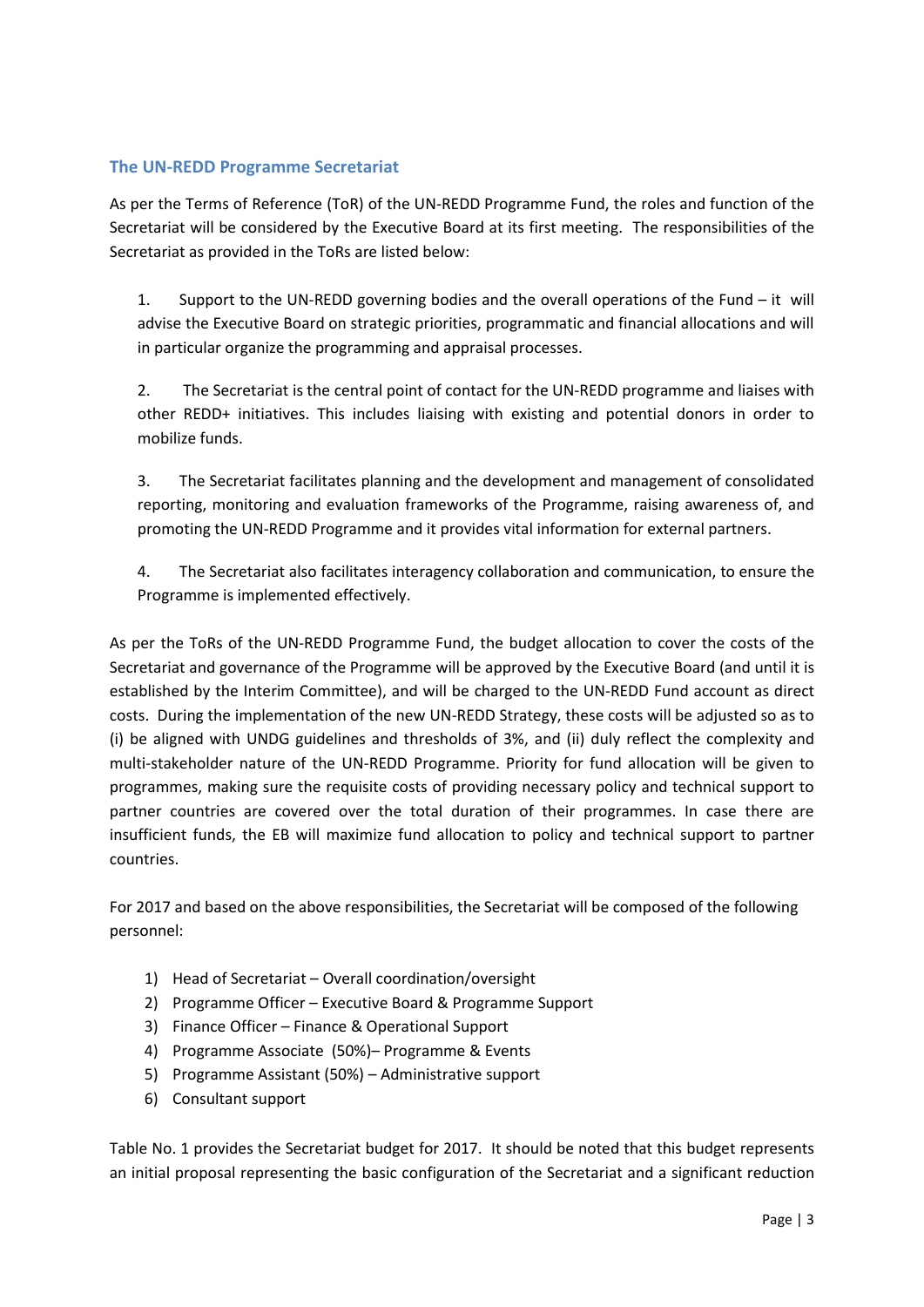from the previous level during 2009-2016 as presented in figure No. 1 below. In 2015, the Secretariat had a total of 14 staff (excluding KM and communications) which has been reduced during the course of 2016 and as of 2017 will reach the proposed level of 5 staff (3 Professional Staff, 1 General Staff and consultant support). The Secretariat budget and staffing level will be reassessed in the course of 2017 vis-a-vis the evolving objectives and remit of the Programme and the Secretariat specific roles and functions as determined by the Executive Board at its first meeting.

| <b>Table 1 - Detailed Budget in USD</b> |  |
|-----------------------------------------|--|
|-----------------------------------------|--|

| <b>Budget Description</b>                                                         | <b>FAO</b> | <b>UNDP</b> | <b>UNEP</b> | <b>Total</b> |
|-----------------------------------------------------------------------------------|------------|-------------|-------------|--------------|
| 1. Personnel & Staff cost                                                         |            | 283'792     | 738'119     | 1'021'911    |
| 2. Executive Board meetings, preparation and<br>consultations with constituencies | 116'822    |             |             | 116'822      |
| 3. Travel                                                                         |            |             | 25'000      | 25'000       |
| 4. Contractual services (ICT maintenance)                                         |            | 25'000      |             | 25'000       |
| 5. General operating & other direct costs (Rent &<br>utilities)                   |            |             | 30'000      | 30'000       |
| <b>Total Secretariat services</b>                                                 | 116'822    | 308'792     | 793'119     | 1'218'733    |
| Indirect support costs 7%                                                         | 8'178      | 21'615      | 55'519      | 85'312       |
| <b>Grand total</b>                                                                | 125'000    | 330'407     | 848'638     | 1'304'045    |

Total capitalization for 2017 is estimated as USD 38,056,933. Secretariat cost is 3.4% of estimated capitalization for 2017

## **Table 2 - Estimation of 2017 capitalization (in USD)**

| <b>Estimation of 2017 Capitalization (USD)</b> |            |  |  |
|------------------------------------------------|------------|--|--|
| NP potential disbursement                      | 13'788'580 |  |  |
| SNA carry forward to 2017*                     | 7'395'880  |  |  |
| TA to new countries (less EB costs of \$125K)  | 11'437'628 |  |  |
| TA for ongoing commitments                     | 5'434'845  |  |  |
|                                                | 38'056'933 |  |  |